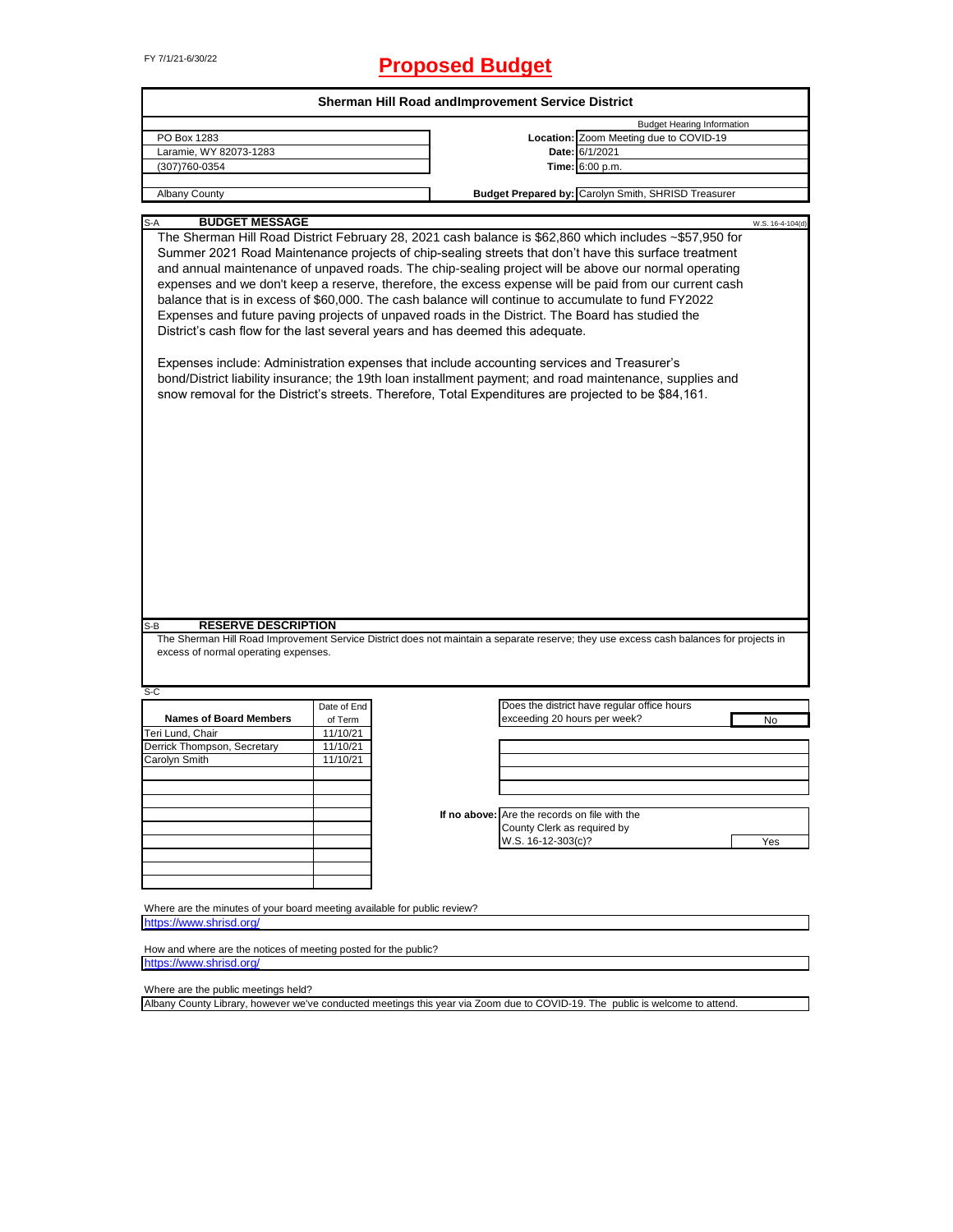#### **PROPOSED BUDGET SUMMARY**

|       | <b>OVERVIEW</b>                                             | 2019-2020<br>Actual | 2020-2021<br>Estimated | 2021-2022<br>Proposed | Pending<br>Approval |
|-------|-------------------------------------------------------------|---------------------|------------------------|-----------------------|---------------------|
| $S-1$ | <b>Total Budgeted Expenditures</b>                          | \$30,721            | \$33,583               | \$67,033              |                     |
| $S-2$ | <b>Total Principal to Pay on Debt</b>                       | \$15,255            | \$16,170               | \$17.128              |                     |
| $S-3$ | <b>Total Change to Restricted Funds</b>                     | \$0                 | \$0                    |                       |                     |
|       |                                                             |                     |                        |                       |                     |
| $S-4$ | <b>Total General Fund and Forecasted Revenues Available</b> | \$112,745           | \$112,271              | \$117,048             |                     |
|       |                                                             |                     |                        |                       |                     |
| $S-5$ | Amount requested from County Commissioners                  | \$55,293            | \$55,000               |                       | \$54.500            |
|       |                                                             |                     |                        |                       |                     |
| $S-6$ | <b>Additional Funding Needed:</b>                           |                     |                        | SO I                  |                     |

| <b>REVENUE SUMMARY</b> |                                              | 2019-2020           | 2020-2021              | 2021-2022                                         | Pending                                                                                                                                                                                                                                                                                                                                                                                                                                                            |
|------------------------|----------------------------------------------|---------------------|------------------------|---------------------------------------------------|--------------------------------------------------------------------------------------------------------------------------------------------------------------------------------------------------------------------------------------------------------------------------------------------------------------------------------------------------------------------------------------------------------------------------------------------------------------------|
|                        |                                              | Actual              | Estimated              | Proposed                                          | Approval                                                                                                                                                                                                                                                                                                                                                                                                                                                           |
|                        |                                              |                     |                        |                                                   |                                                                                                                                                                                                                                                                                                                                                                                                                                                                    |
| $S-7$<br>$S-8$         | <b>Operating Revenues</b>                    | \$0<br>\$55,293     | \$0<br>\$55,000        | \$0<br>\$54,500                                   | en de la familie de la familie de la familie de la familie de la familie de la familie de la familie de la fam<br>De la familie de la familie de la familie de la familie de la familie de la familie de la familie de la famili<br><u>tionalisti ku</u>                                                                                                                                                                                                           |
|                        | Tax levy (From the County Treasurer)         | \$0                 | \$0                    | \$0                                               |                                                                                                                                                                                                                                                                                                                                                                                                                                                                    |
| $S-9$                  | <b>Government Support</b>                    |                     |                        |                                                   | en de la familie de la familie de la familie de la familie de la familie de la familie de la familie de la fa<br>Concelho de la familie de la familie de la familie de la familie de la familie de la familie de la familie de<br>en de la familie de la familie de la familie de la familie de la familie de la familie de la familie de la fam<br>Constituit de la familie de la familie de la familie de la familie de la familie de la familie de la familie d |
| $S-10$                 | <b>Grants</b>                                | \$0                 | \$0                    | \$0<br>\$0                                        | en de la familie de la familie de la familie de la familie de la familie de la familie de la familie de la fam<br>Constitution de la familie de la familie de la familie de la familie de la familie de la familie de la familie                                                                                                                                                                                                                                   |
| $S-11$                 | Other County Support (Not from Co. Treas.)   | \$0                 | \$0                    |                                                   | en de la facta de la facta de la facta de la facta de la facta de la facta de la facta de la facta de la facta<br>Espaina de la facta de la facta de la facta de la facta de la facta de la facta de la facta de la facta de la                                                                                                                                                                                                                                    |
| $S-12$                 | <b>Miscellaneous</b>                         | \$1,087             | \$905                  | \$30                                              |                                                                                                                                                                                                                                                                                                                                                                                                                                                                    |
| $S-13$                 | <b>Other Forecasted Revenue</b>              | \$0                 | \$0                    | \$0                                               | en de la filosofia<br>Monte                                                                                                                                                                                                                                                                                                                                                                                                                                        |
| $S-14$                 | <b>Total Revenue</b>                         | \$56.380            | \$55.905               | \$54.530                                          | <u> Timografiya ya kuma a shekara ta 1999 ya shekara ta 1999 ya shekara ta 1999 ya shekara ta 1999 ya shekara ta </u>                                                                                                                                                                                                                                                                                                                                              |
|                        | FY 7/1/21-6/30/22                            |                     |                        | Sherman Hill Road andImprovement Service District |                                                                                                                                                                                                                                                                                                                                                                                                                                                                    |
|                        | <b>EXPENDITURE SUMMARY</b>                   | 2019-2020           | 2020-2021              | 2021-2022                                         | Pending                                                                                                                                                                                                                                                                                                                                                                                                                                                            |
|                        |                                              | Actual              | Estimated              | Proposed                                          | Approval                                                                                                                                                                                                                                                                                                                                                                                                                                                           |
|                        |                                              |                     |                        |                                                   |                                                                                                                                                                                                                                                                                                                                                                                                                                                                    |
| $S-15$                 | <b>Capital Outlay</b>                        | \$0                 | \$0                    | \$37,000                                          | <u>Samara</u>                                                                                                                                                                                                                                                                                                                                                                                                                                                      |
| $S-16$                 | <b>Interest and Fees On Debt</b>             | \$3,926             | \$3,011                | \$2,053                                           | <u>Maritim Sa</u>                                                                                                                                                                                                                                                                                                                                                                                                                                                  |
| $S-17$                 | <b>Administration</b>                        | \$2,643             | \$2,251                | \$3,430                                           | <u>ili ku</u>                                                                                                                                                                                                                                                                                                                                                                                                                                                      |
| $S-18$                 | <b>Operations</b>                            | \$23,551            | \$27,721               | \$23,950                                          | <u>Maria San</u>                                                                                                                                                                                                                                                                                                                                                                                                                                                   |
| $S-19$                 | <b>Indirect Costs</b>                        | \$600               | \$600                  | \$600                                             | <u> Mille Sa</u>                                                                                                                                                                                                                                                                                                                                                                                                                                                   |
| S-20R                  | <b>Expenditures paid by Reserves</b>         | \$0                 | \$0                    | \$0                                               | nisia.<br>Manazarta                                                                                                                                                                                                                                                                                                                                                                                                                                                |
| $S-20$                 | <b>Total Expenditures</b>                    | \$30,721            | \$33,583               | \$67,033                                          | <u>isali ka</u>                                                                                                                                                                                                                                                                                                                                                                                                                                                    |
|                        |                                              |                     |                        |                                                   |                                                                                                                                                                                                                                                                                                                                                                                                                                                                    |
|                        | <b>DEBT SUMMARY</b>                          | 2019-2020<br>Actual | 2020-2021<br>Estimated | 2021-2022<br>Proposed                             | Pending<br>Approval                                                                                                                                                                                                                                                                                                                                                                                                                                                |
|                        |                                              |                     |                        |                                                   |                                                                                                                                                                                                                                                                                                                                                                                                                                                                    |
| $S-21$                 | <b>Principal Paid on Debt</b>                | \$15,255            | \$16,170               | \$17,128                                          | <u> Karlin Maria Sant</u>                                                                                                                                                                                                                                                                                                                                                                                                                                          |
|                        |                                              |                     |                        |                                                   |                                                                                                                                                                                                                                                                                                                                                                                                                                                                    |
|                        | <b>CASH AND INVESTMENTS</b>                  | 2019-2020           | 2020-2021              | 2021-2022                                         | Pending                                                                                                                                                                                                                                                                                                                                                                                                                                                            |
|                        |                                              | Actual              | Estimated              | Proposed                                          | Approval                                                                                                                                                                                                                                                                                                                                                                                                                                                           |
|                        |                                              |                     |                        |                                                   |                                                                                                                                                                                                                                                                                                                                                                                                                                                                    |
| $S-22$                 | <b>TOTAL GENERAL FUNDS</b>                   | \$56,366            | \$56,366               | \$62,518                                          | <u>istorian e</u>                                                                                                                                                                                                                                                                                                                                                                                                                                                  |
|                        | <b>Summary of Reserve Funds</b>              |                     |                        |                                                   |                                                                                                                                                                                                                                                                                                                                                                                                                                                                    |
| $S-23$                 | <b>Beginning Balance in Reserve Accounts</b> |                     |                        |                                                   |                                                                                                                                                                                                                                                                                                                                                                                                                                                                    |
| $S-24$                 | a. Sinking and Debt Service Funds            | \$0                 | \$0                    | \$0                                               | en de la familie de la familie de la familie de la familie de la familie de la familie de la familie de la fam<br>Constitution de la familie de la familie de la familie de la familie de la familie de la familie de la familie                                                                                                                                                                                                                                   |
| $S-25$                 | b. Reserves                                  | \$0                 | \$0                    | \$0                                               |                                                                                                                                                                                                                                                                                                                                                                                                                                                                    |
| $S-26$                 | c. Bond Funds                                | \$0                 | \$0                    | \$0                                               | e de la composición de la composición de la composición de la composición de la composición de la composición<br>Campo de la composición de la composición de la composición de la composición de la composición de la composic                                                                                                                                                                                                                                    |
|                        | Total Reserves (a+b+c)                       | \$0                 | \$0                    | \$0                                               | en de la familie de la familie de la familie de la familie de la familie de la familie de la familie de la fa<br>Constitution de la familie de la familie de la familie de la familie de la familie de la familie de la familie                                                                                                                                                                                                                                    |
| $S-27$                 | Amount to be added                           |                     |                        |                                                   |                                                                                                                                                                                                                                                                                                                                                                                                                                                                    |
| $S-28$                 | a. Sinking and Debt Service Funds            | \$0                 | \$0                    | \$0                                               | en de la falsa de la falsa de la falsa de la falsa de la falsa de la falsa de la falsa de la falsa de la falsa<br>El falsa de la falsa de la falsa de la falsa de la falsa de la falsa de la falsa de la falsa de la falsa de la                                                                                                                                                                                                                                   |
| $S-29$                 | b. Reserves                                  | \$0                 | \$0                    | \$0                                               | en de la familie de la familie de la familie de la familie de la familie de la familie de la familie de la fam<br>Estat de la familie de la familie de la familie de la familie de la familie de la familie de la familie de la                                                                                                                                                                                                                                    |
| $S-30$                 | c. Bond Funds                                | \$0                 | \$0                    | \$0                                               | anna<br>Màrtai                                                                                                                                                                                                                                                                                                                                                                                                                                                     |
|                        | Total to be added (a+b+c)                    | \$0                 | \$0                    | \$0                                               | en de la filosofia<br>Altres de la filòlogía                                                                                                                                                                                                                                                                                                                                                                                                                       |
|                        |                                              |                     |                        |                                                   |                                                                                                                                                                                                                                                                                                                                                                                                                                                                    |
|                        |                                              |                     |                        |                                                   |                                                                                                                                                                                                                                                                                                                                                                                                                                                                    |
| $S-31$                 | <b>Subtotal</b>                              | \$0                 | \$0                    | \$0                                               |                                                                                                                                                                                                                                                                                                                                                                                                                                                                    |
| $S-32$                 | Less Total to be spent                       | \$0                 | \$0                    | \$0                                               | e de la construcción de la construcción de la construcción de la construcción de la construcción de la constru                                                                                                                                                                                                                                                                                                                                                     |
| $S-33$                 | TOTAL RESERVES AT END OF FISCAL YEAR         | \$0                 | SO                     | \$0                                               | en de la falsa de la falsa de la falsa de la falsa de la falsa de la falsa de la falsa de la falsa de la falsa<br>El falsa de la falsa de la falsa de la falsa de la falsa de la falsa de la falsa de la falsa de la falsa de la                                                                                                                                                                                                                                   |

*Budget Officer / District Official (if not same as "Submitted by")*

**DISTRICT ADDRESS:** PREPARED BY: Carolyn Smith, SHRISD Treasure<br> **DISTRICT:** PREPARED BY: Carolyn Smith, SHRISD Treasure

Date adopted by Special District \_\_

| <b>DISTRICT ADDRESS: PO Box 1283</b> |                        |
|--------------------------------------|------------------------|
|                                      | Laramie, WY 82073-1283 |

**DISTRICT PHONE:** (307)760-0354

1/23/19 *Form approved by Wyoming Department of Audit, Public Funds Division Prepared in compliance with the Uniform Municipal Fiscal Procedures Act (W.S. 16-4-101 through 124) as it applies.*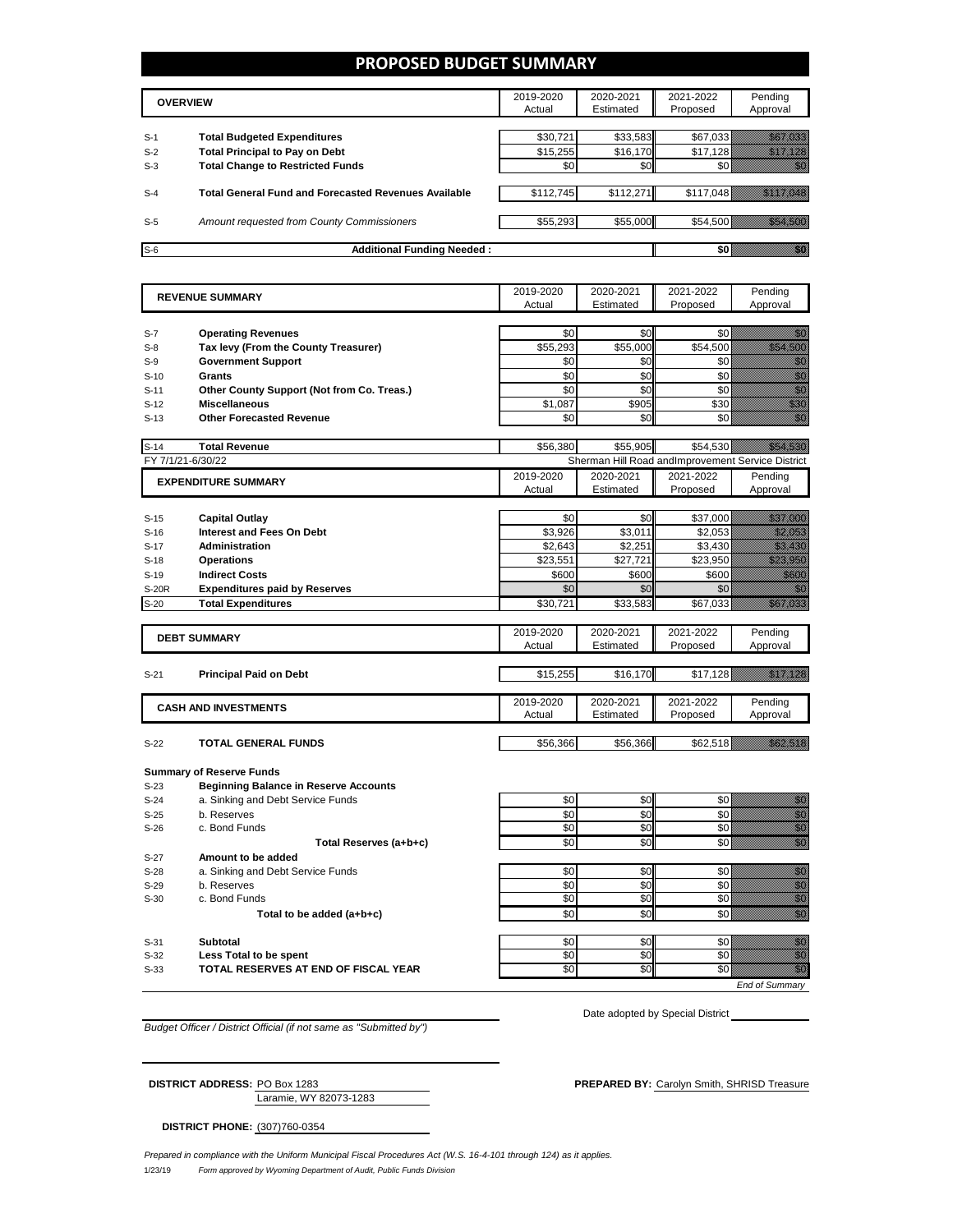Sherman Hill Road andImprovement Service District **NAME OF DISTRICT/BOARD**

**FYE** 6/30/2022

|                    | NAME OF DISTRICT/BOARD                                                |                                 |                     |                        |                       |                                                                                                                                                                                                                                  |
|--------------------|-----------------------------------------------------------------------|---------------------------------|---------------------|------------------------|-----------------------|----------------------------------------------------------------------------------------------------------------------------------------------------------------------------------------------------------------------------------|
|                    | <b>PROPERTY TAXES AND ASSESSMENTS</b>                                 |                                 |                     |                        |                       |                                                                                                                                                                                                                                  |
|                    |                                                                       |                                 |                     |                        |                       |                                                                                                                                                                                                                                  |
|                    |                                                                       | <b>DOA Chart</b><br>of Accounts | 2019-2020<br>Actual | 2020-2021<br>Estimated | 2021-2022<br>Proposed | Pending<br>Approval                                                                                                                                                                                                              |
| $R-1$              | <b>Property Taxes and Assessments Received</b>                        |                                 |                     |                        |                       |                                                                                                                                                                                                                                  |
| $R - 1.1$          | Tax Levy (From the County Treasurer)                                  | 4001                            | \$55,293            | \$55,000               | \$54,500              | <u> Kabupatèn T</u>                                                                                                                                                                                                              |
| $R-1.2$            | Other County Support (see note on the right)                          | 4005                            |                     |                        |                       |                                                                                                                                                                                                                                  |
|                    | <b>FORECASTED REVENUE</b>                                             |                                 |                     |                        |                       |                                                                                                                                                                                                                                  |
|                    |                                                                       |                                 |                     |                        |                       |                                                                                                                                                                                                                                  |
|                    |                                                                       | <b>DOA Chart</b><br>of Accounts | 2019-2020<br>Actual | 2020-2021<br>Estimated | 2021-2022<br>Proposed | Pending<br>Approval                                                                                                                                                                                                              |
| $R-2$              | <b>Revenues from Other Governments</b>                                |                                 |                     |                        |                       |                                                                                                                                                                                                                                  |
| $R - 2.1$          | State Aid                                                             | 4211                            |                     |                        |                       |                                                                                                                                                                                                                                  |
|                    | R-2.2 Additional County Aid (non-treasurer)                           | 4237                            |                     |                        |                       |                                                                                                                                                                                                                                  |
|                    | R-2.3 City (or Town) Aid                                              | 4237                            |                     |                        |                       |                                                                                                                                                                                                                                  |
| R-2.4              | Other (Specify)                                                       | 4237                            |                     |                        |                       |                                                                                                                                                                                                                                  |
| $R - 2.5$          | <b>Total Government Support</b>                                       |                                 | \$0                 | \$0                    | \$0                   | en de la familie de la familie de la familie de la familie de la familie de la familie de la familie de la fam<br>De la familie de la familie de la familie de la familie de la familie de la familie de la familie de la famili |
| $R-3$              | <b>Operating Revenues</b>                                             |                                 |                     |                        |                       |                                                                                                                                                                                                                                  |
| $R - 3.1$          | <b>Customer Charges</b>                                               | 4300                            |                     |                        |                       |                                                                                                                                                                                                                                  |
| $R - 3.2$          | Sales of Goods or Services                                            | 4300                            |                     |                        |                       |                                                                                                                                                                                                                                  |
|                    | R-3.3 Other Assessments                                               | 4503                            |                     |                        |                       |                                                                                                                                                                                                                                  |
| $R - 3.4$          | <b>Total Operating Revenues</b>                                       |                                 | \$0                 | \$0                    | \$0                   |                                                                                                                                                                                                                                  |
| $R-4$              | Grants                                                                |                                 |                     |                        |                       |                                                                                                                                                                                                                                  |
| $R - 4.1$          | <b>Direct Federal Grants</b>                                          | 4201                            |                     |                        |                       |                                                                                                                                                                                                                                  |
|                    | R-4.2 Federal Grants thru State Agencies                              | 4201                            |                     |                        |                       |                                                                                                                                                                                                                                  |
|                    | R-4.3 Grants from State Agencies                                      | 4211                            |                     |                        |                       |                                                                                                                                                                                                                                  |
| $R - 4.4$          | <b>Total Grants</b><br><b>Miscellaneous Revenue</b>                   |                                 | \$0                 | $\overline{50}$        | \$0                   | en de la filosofia<br>Altres de la filosofia                                                                                                                                                                                     |
| $R-5$              |                                                                       |                                 |                     | \$30                   |                       |                                                                                                                                                                                                                                  |
| $R - 5.1$          | Interest                                                              | 4501<br>4500                    | \$87<br>\$1,000     | \$875                  | \$30                  | an dhe                                                                                                                                                                                                                           |
| R-5.2<br>$R - 5.3$ | Other: Specify<br><b>Funds from Dist Members</b><br>Other: Additional |                                 |                     |                        |                       |                                                                                                                                                                                                                                  |
| $R-5.4$            | <b>Total Miscellaneous</b>                                            |                                 |                     | \$905                  | \$30                  | en de la familie de la familie de la familie de la familie de la familie de la familie de la familie de la fa<br>Espainia                                                                                                        |
|                    |                                                                       |                                 | \$1,087             |                        |                       |                                                                                                                                                                                                                                  |
| $R-5.5$            | <b>Total Forecasted Revenue</b>                                       |                                 | \$1,087             | \$905                  | \$30                  | <u>till fra</u>                                                                                                                                                                                                                  |
| $R-6$              | <b>Other Forecasted Revenue</b>                                       |                                 |                     |                        |                       |                                                                                                                                                                                                                                  |
| $R-6.1$            | a. Other past due as estimated by Co. Treas.                          | 4004                            |                     |                        |                       |                                                                                                                                                                                                                                  |
| $R-6.2$            | b. Other forecasted revenue (specify):                                |                                 |                     |                        |                       |                                                                                                                                                                                                                                  |
| $R-6.3$            |                                                                       | 4500                            |                     |                        |                       |                                                                                                                                                                                                                                  |
| $R-6.4$            |                                                                       | 4500                            |                     |                        |                       |                                                                                                                                                                                                                                  |
| $R-6.5$            |                                                                       |                                 |                     |                        |                       |                                                                                                                                                                                                                                  |
| $R-6.6$            | Total Other Forecasted Revenue (a+b)                                  |                                 | \$0                 | \$0                    | \$0                   | en de la familie de la familie de la familie de la familie de la familie de la familie de la familie de la fa<br>Constitution de la familie de la familie de la familie de la familie de la familie de la familie de la familie  |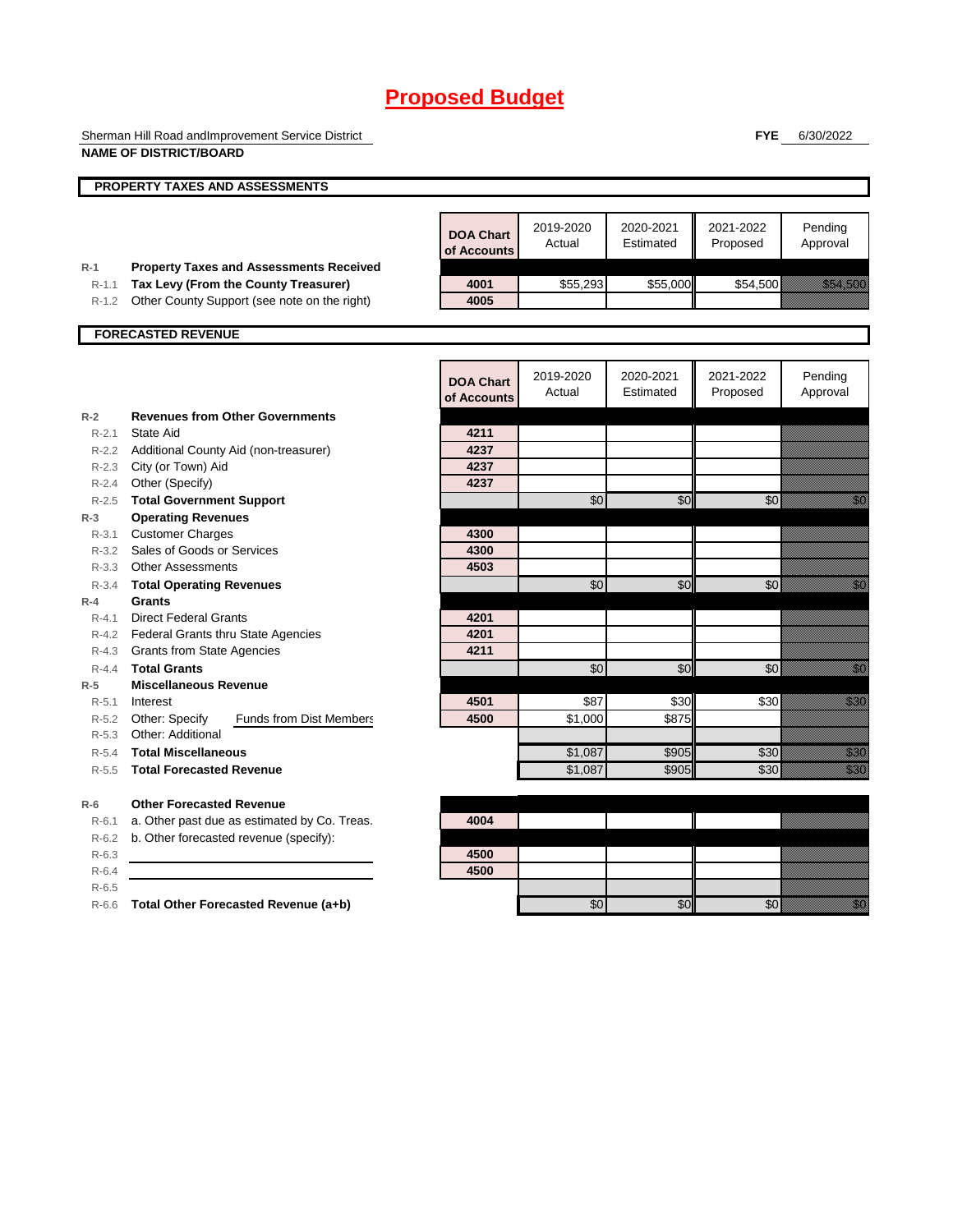#### **CAPITAL OUTLAY BUDGET**

| $E-1$     | <b>Capital Outlay</b>       |      |
|-----------|-----------------------------|------|
| $E - 1.1$ | <b>Real Property</b>        | 6201 |
| $E - 1.2$ | Vehicles                    | 6210 |
| $E-1.3$   | <b>Office Equipment</b>     | 6211 |
| $E - 1.4$ | Other (Specify)             |      |
| $E - 1.5$ | <b>Chip Seal Project</b>    | 6200 |
| $E-1.6$   |                             | 6200 |
| $E - 1.7$ |                             |      |
| $E - 1.8$ | <b>TOTAL CAPITAL OUTLAY</b> |      |
|           |                             |      |

|           |                             | <b>DOA Chart</b><br>of Accounts | 2019-2020<br>Actual | 2020-2021<br>Estimated | 2021-2022<br>Proposed | Pending<br>Approval       |
|-----------|-----------------------------|---------------------------------|---------------------|------------------------|-----------------------|---------------------------|
|           | <b>Capital Outlay</b>       |                                 |                     |                        |                       |                           |
| $E-1.1$   | <b>Real Property</b>        | 6201                            |                     |                        |                       |                           |
| $E - 1.2$ | Vehicles                    | 6210                            |                     |                        |                       |                           |
| $E-1.3$   | Office Equipment            | 6211                            |                     |                        |                       |                           |
| $E-1.4$   | Other (Specify)             |                                 |                     |                        |                       |                           |
| $E-1.5$   | Chip Seal Project           | 6200                            |                     |                        | \$37,000              | <u> Urillian de Carlo</u> |
| $E-1.6$   |                             | 6200                            |                     |                        |                       |                           |
| $E - 1.7$ |                             |                                 |                     |                        |                       |                           |
| $E-1.8$   | <b>TOTAL CAPITAL OUTLAY</b> |                                 | \$0                 | \$0                    | \$37,000              | <u> Hillinger i Sta</u>   |

#### **ADMINISTRATION BUDGET**

|           |                                      | <b>DOA Chart</b><br>of Accounts | 2019-2020<br>Actual | 2020-2021<br>Estimated | 2021-2022<br>Proposed | Pending<br>Approval                                                                                                  |
|-----------|--------------------------------------|---------------------------------|---------------------|------------------------|-----------------------|----------------------------------------------------------------------------------------------------------------------|
| $E-2$     | <b>Personnel Services</b>            |                                 |                     |                        |                       |                                                                                                                      |
| $E - 2.1$ | Administrator                        | 7002                            |                     |                        |                       |                                                                                                                      |
| $E - 2.2$ | Secretary                            | 7003                            |                     |                        |                       |                                                                                                                      |
| $E - 2.3$ | Clerical                             | 7004                            |                     |                        |                       |                                                                                                                      |
| $E - 2.4$ | Other (Specify)                      |                                 |                     |                        |                       |                                                                                                                      |
| $E-2.5$   |                                      | 7005                            |                     |                        |                       |                                                                                                                      |
| $E - 2.6$ |                                      | 7005                            |                     |                        |                       |                                                                                                                      |
| $E - 2.7$ |                                      |                                 |                     |                        |                       |                                                                                                                      |
| $E-3$     | <b>Board Expenses</b>                |                                 |                     |                        |                       |                                                                                                                      |
| $E - 3.1$ | Travel                               | 7011                            |                     |                        |                       |                                                                                                                      |
| $E - 3.2$ | Mileage                              | 7012                            |                     |                        |                       |                                                                                                                      |
| $E - 3.3$ | Other (Specify)                      |                                 |                     |                        |                       |                                                                                                                      |
| $E - 3.4$ |                                      | 7013                            |                     |                        |                       |                                                                                                                      |
| $E - 3.5$ |                                      | 7013                            |                     |                        |                       |                                                                                                                      |
| $E - 3.6$ |                                      |                                 |                     |                        |                       |                                                                                                                      |
| $E-4$     | <b>Contractual Services</b>          |                                 |                     |                        |                       |                                                                                                                      |
| $E - 4.1$ | Legal                                | 7021                            |                     |                        |                       |                                                                                                                      |
| $E-4.2$   | Accounting/Auditing                  | 7022                            | \$1,100             | \$1,125                | \$1,500               | <u>tin allan</u>                                                                                                     |
| $E - 4.3$ | Other (Specify)                      |                                 |                     |                        |                       |                                                                                                                      |
| $E-4.4$   |                                      | 7023                            |                     |                        |                       |                                                                                                                      |
| $E-4.5$   |                                      | 7023                            |                     |                        |                       |                                                                                                                      |
| $E - 4.6$ |                                      |                                 |                     |                        |                       |                                                                                                                      |
| $E-5$     | <b>Other Administrative Expenses</b> |                                 |                     |                        |                       |                                                                                                                      |
| $E - 5.1$ | Office Supplies                      | 7031                            | \$1,543             | \$1,126                | \$1,930               | <u>tika kuningan di kacamatan di kacamatan di kacamatan di kacamatan di kacamatan di kacamatan di kacamatan di k</u> |
| $E - 5.2$ | Office equipment, rent & repair      | 7032                            |                     |                        |                       |                                                                                                                      |
| $E - 5.3$ | Education                            | 7033                            |                     |                        |                       |                                                                                                                      |
| $E - 5.4$ | Registrations                        | 7034                            |                     |                        |                       |                                                                                                                      |
| $E - 5.5$ | Other (Specify)                      |                                 |                     |                        |                       |                                                                                                                      |
| $E - 5.6$ |                                      | 7035                            |                     |                        |                       |                                                                                                                      |
| $E - 5.7$ |                                      | 7035                            |                     |                        |                       |                                                                                                                      |
| $E - 5.8$ |                                      |                                 |                     |                        |                       |                                                                                                                      |
| $E-6$     | <b>TOTAL ADMINISTRATION</b>          |                                 | \$2,643             | \$2,251                | \$3,430               | e alla segunda<br>Alla segunda                                                                                       |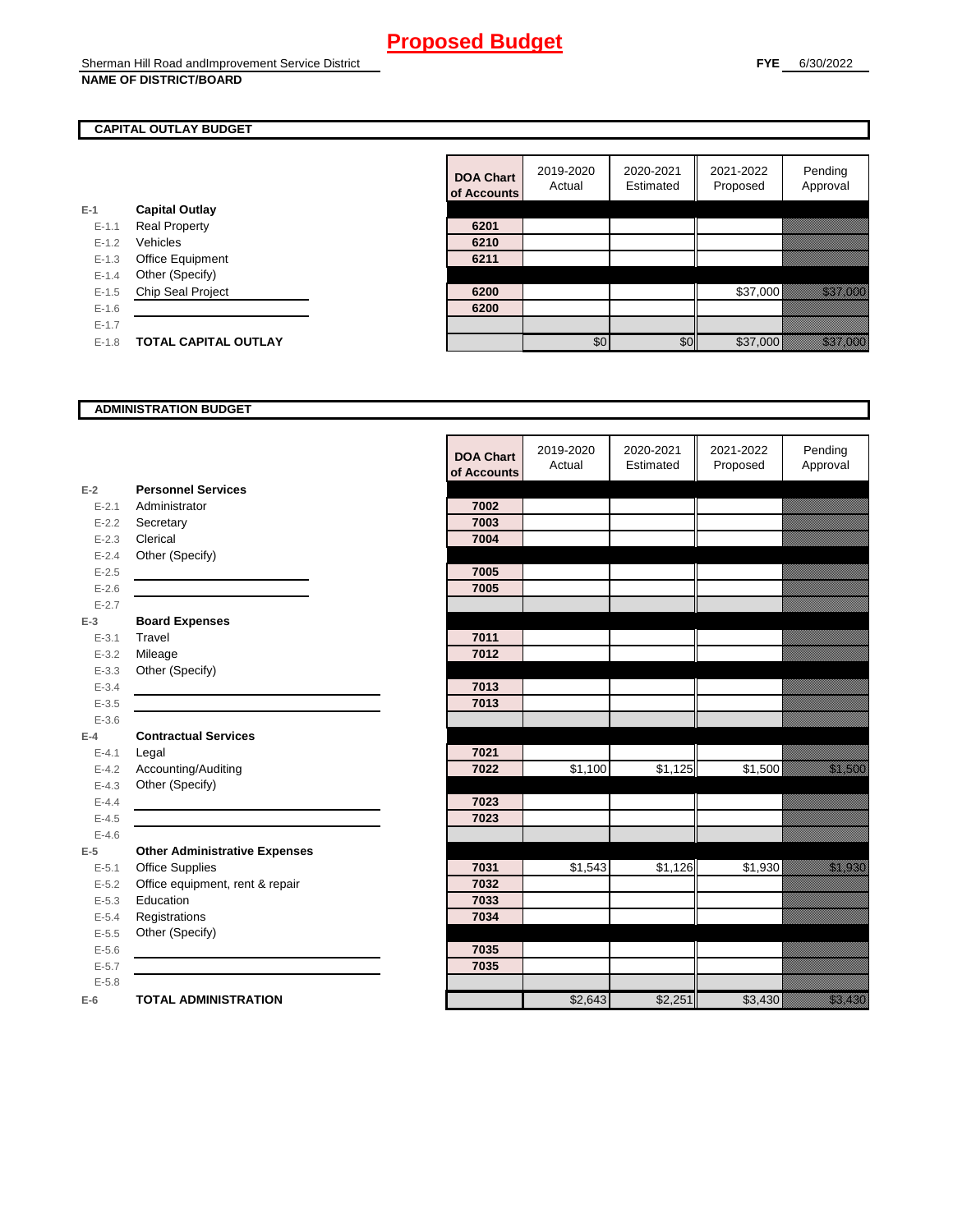### **OPERATIONS BUDGET**

**E-7**

**E-8 Travel**

**E-9**

**E-10**

**E-11 Contractual Arrangements (List)** 

**E-12 Other operations (Specify)** 

|            |                                        | <b>DOA Chart</b><br>of Accounts | 2019-2020<br>Actual | 2020-2021<br>Estimated | 2021-2022<br>Proposed | Pending<br>Approval                                                                                                                                                                                                              |
|------------|----------------------------------------|---------------------------------|---------------------|------------------------|-----------------------|----------------------------------------------------------------------------------------------------------------------------------------------------------------------------------------------------------------------------------|
| $E-7$      | <b>Personnel Services</b>              |                                 |                     |                        |                       |                                                                                                                                                                                                                                  |
| $E - 7.1$  | <b>Wages--Operations</b>               | 7202                            |                     |                        |                       |                                                                                                                                                                                                                                  |
| $E - 7.2$  | <b>Service Contracts</b>               | 7203                            |                     |                        |                       |                                                                                                                                                                                                                                  |
| $E - 7.3$  | Other (Specify)                        |                                 |                     |                        |                       |                                                                                                                                                                                                                                  |
| $E - 7.4$  |                                        | 7204                            |                     |                        |                       |                                                                                                                                                                                                                                  |
| $E - 7.5$  |                                        | 7204                            |                     |                        |                       |                                                                                                                                                                                                                                  |
| $E - 7.6$  |                                        |                                 |                     |                        |                       |                                                                                                                                                                                                                                  |
| E-8        | <b>Travel</b>                          |                                 |                     |                        |                       |                                                                                                                                                                                                                                  |
| $E - 8.1$  | Mileage                                | 7211                            |                     |                        |                       |                                                                                                                                                                                                                                  |
| $E - 8.2$  | Other (Specify)                        |                                 |                     |                        |                       |                                                                                                                                                                                                                                  |
| $E - 8.3$  |                                        | 7212                            |                     |                        |                       |                                                                                                                                                                                                                                  |
| $E - 8.4$  |                                        | 7212                            |                     |                        |                       |                                                                                                                                                                                                                                  |
| $E - 8.5$  |                                        |                                 |                     |                        |                       |                                                                                                                                                                                                                                  |
| $E-9$      | <b>Operating supplies (List)</b>       |                                 |                     |                        |                       |                                                                                                                                                                                                                                  |
| $E-9.1$    | Road Signs/ Supplies                   | 7220                            | \$1,287             | \$12,341               | \$500                 | <u> Karatifu</u>                                                                                                                                                                                                                 |
| $E - 9.2$  |                                        | 7220                            |                     |                        |                       |                                                                                                                                                                                                                                  |
| $E - 9.3$  |                                        | 7220                            |                     |                        |                       |                                                                                                                                                                                                                                  |
| $E - 9.4$  |                                        | 7220                            |                     |                        |                       |                                                                                                                                                                                                                                  |
| $E - 9.5$  |                                        |                                 |                     |                        |                       |                                                                                                                                                                                                                                  |
| $E-10$     | <b>Program Services (List)</b>         |                                 |                     |                        |                       |                                                                                                                                                                                                                                  |
| $E-10.1$   | Road Maintenance                       | 7230                            | \$20,214            | \$12,930               | \$20,000              | <u> Karl Sara</u>                                                                                                                                                                                                                |
| $E-10.2$   |                                        | 7230                            |                     |                        |                       |                                                                                                                                                                                                                                  |
| $E-10.3$   |                                        | 7230                            |                     |                        |                       |                                                                                                                                                                                                                                  |
| $E-10.4$   |                                        | 7230                            |                     |                        |                       |                                                                                                                                                                                                                                  |
| $E-10.5$   |                                        |                                 |                     |                        |                       |                                                                                                                                                                                                                                  |
| $E-11$     | <b>Contractual Arrangements (List)</b> |                                 |                     |                        |                       |                                                                                                                                                                                                                                  |
| $E - 11.1$ | Snow Removal                           | 7400                            | \$1,100             | \$1,500                | \$2,500               | <u>tionalisest on ko</u>                                                                                                                                                                                                         |
| $E-11.2$   | Mowing                                 | 7400                            | \$950               | \$950                  | \$950                 | <u>tional</u>                                                                                                                                                                                                                    |
| $E - 11.3$ |                                        | 7400                            |                     |                        |                       |                                                                                                                                                                                                                                  |
| $E-11.4$   |                                        | 7400                            |                     |                        |                       |                                                                                                                                                                                                                                  |
| $E-11.5$   |                                        |                                 |                     |                        |                       |                                                                                                                                                                                                                                  |
| E-12       | <b>Other operations (Specify)</b>      |                                 |                     |                        |                       |                                                                                                                                                                                                                                  |
| $E-12.1$   |                                        | 7450                            |                     |                        |                       |                                                                                                                                                                                                                                  |
| $E-12.2$   |                                        | 7450                            |                     |                        |                       |                                                                                                                                                                                                                                  |
| $E-12.3$   |                                        | 7450                            |                     |                        |                       |                                                                                                                                                                                                                                  |
| $E-12.4$   |                                        | 7450                            |                     |                        |                       |                                                                                                                                                                                                                                  |
| $E-12.5$   |                                        |                                 |                     |                        |                       |                                                                                                                                                                                                                                  |
| $E-13$     | <b>TOTAL OPERATIONS</b>                |                                 | \$23,551            | \$27,721               | \$23,950              | a katika katika katika katika katika katika katika katika katika katika katika katika katika katika katika kat<br>Katika katika katika katika katika katika katika katika katika katika katika katika katika katika katika katik |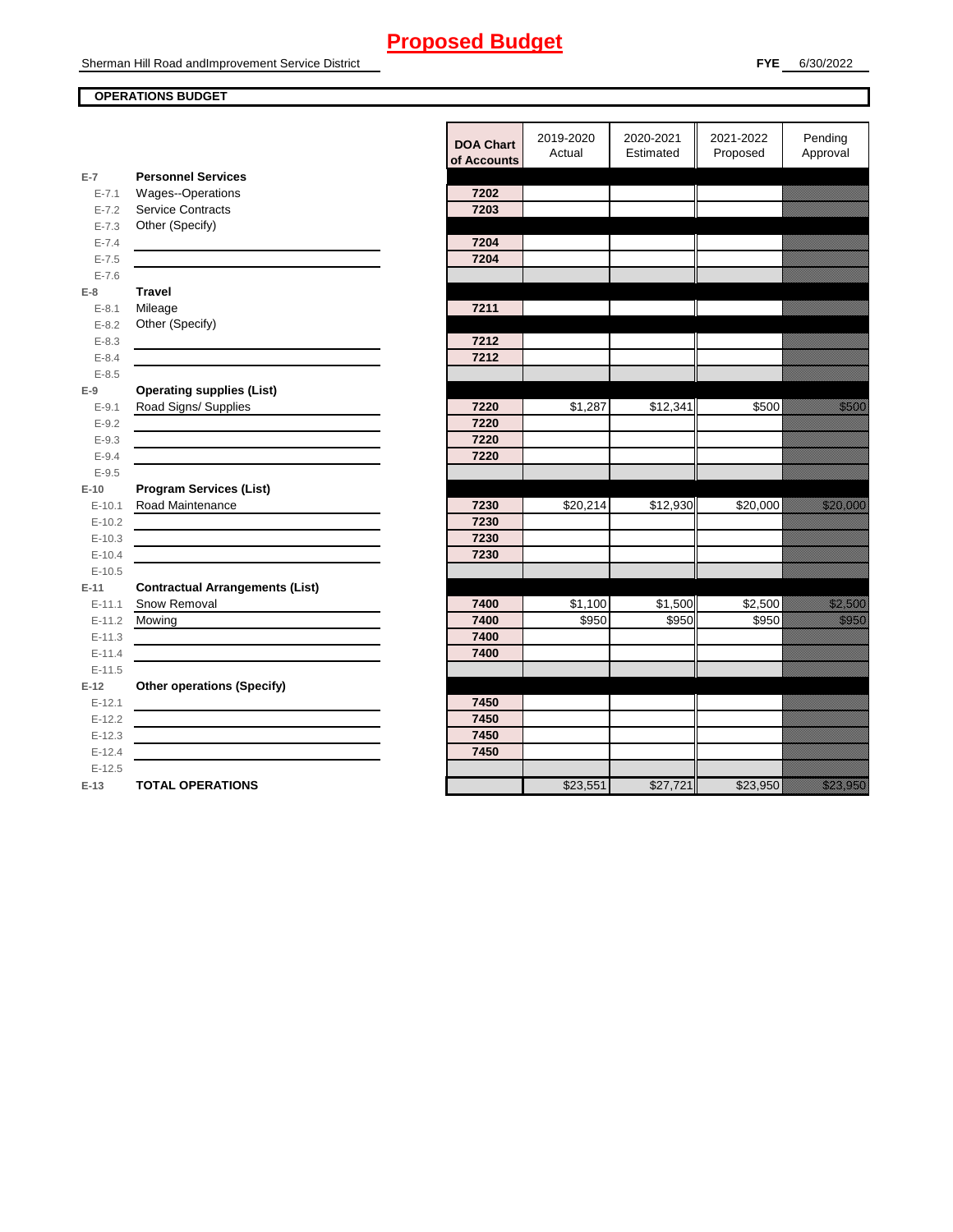Sherman Hill Road andImprovement Service District

#### **INDIRECT COSTS BUDGET**

|          |                              | <b>DOA Chart</b><br>of Accounts | 2019-2020<br>Actual | 2020-2021<br>Estimated | 2021-2022<br>Proposed | Pending<br>Approval                                                                                                                                                                                                             |
|----------|------------------------------|---------------------------------|---------------------|------------------------|-----------------------|---------------------------------------------------------------------------------------------------------------------------------------------------------------------------------------------------------------------------------|
| $E-14$   | Insurance                    |                                 |                     |                        |                       |                                                                                                                                                                                                                                 |
| $E-14.1$ | Liability                    | 7502                            | \$500               | \$500                  | \$500                 | <u>tionalised</u>                                                                                                                                                                                                               |
| $E-14.2$ | Buildings and vehicles       | 7503                            |                     |                        |                       |                                                                                                                                                                                                                                 |
| $E-14.3$ | Equipment                    | 7504                            |                     |                        |                       |                                                                                                                                                                                                                                 |
| $E-14.4$ | Other (Specify)              |                                 |                     |                        |                       |                                                                                                                                                                                                                                 |
| $E-14.5$ | Bonding-Treasurer            | 7505                            | \$100               | \$100                  | \$100                 | a katika katika katika katika alikuwa na katika alikuwa na katika alikuwa na katika alikuwa na katika alikuwa<br>Katika alikuwa na katika katika alikuwa na katika alikuwa na katika alikuwa na katika alikuwa na katika alikuw |
| $E-14.6$ |                              | 7505                            |                     |                        |                       |                                                                                                                                                                                                                                 |
| $E-14.7$ |                              |                                 |                     |                        |                       |                                                                                                                                                                                                                                 |
| $E-15$   | Indirect payroll costs:      |                                 |                     |                        |                       |                                                                                                                                                                                                                                 |
| $E-15.1$ | FICA (Social Security) taxes | 7511                            |                     |                        |                       |                                                                                                                                                                                                                                 |
| $E-15.2$ | <b>Workers Compensation</b>  | 7512                            |                     |                        |                       |                                                                                                                                                                                                                                 |
| $E-15.3$ | <b>Unemployment Taxes</b>    | 7513                            |                     |                        |                       |                                                                                                                                                                                                                                 |
| $E-15.4$ | Retirement                   | 7514                            |                     |                        |                       |                                                                                                                                                                                                                                 |
| $E-15.5$ | <b>Health Insurance</b>      | 7515                            |                     |                        |                       |                                                                                                                                                                                                                                 |
| $E-15.6$ | Other (Specify)              |                                 |                     |                        |                       |                                                                                                                                                                                                                                 |
| $E-15.7$ |                              | 7516                            |                     |                        |                       |                                                                                                                                                                                                                                 |
| $E-15.8$ |                              | 7516                            |                     |                        |                       |                                                                                                                                                                                                                                 |
| $E-15.9$ |                              |                                 |                     |                        |                       |                                                                                                                                                                                                                                 |
| $E-17$   | <b>TOTAL INDIRECT COSTS</b>  |                                 | \$600               | \$600                  | \$600                 | <u>ti ka</u>                                                                                                                                                                                                                    |
|          |                              |                                 |                     |                        |                       |                                                                                                                                                                                                                                 |

### **DEBT SERVICE BUDGET**

|         |                           | <b>DOA Chart</b><br>of Accounts | 2019-2020<br>Actual | 2020-2021<br>Estimated | 2021-2022<br>Proposed | Pending<br>Approval         |
|---------|---------------------------|---------------------------------|---------------------|------------------------|-----------------------|-----------------------------|
|         | <b>Debt Service</b>       |                                 |                     |                        |                       |                             |
| $D-1.1$ | Principal                 | 6401                            | \$15,255            | \$16.170               | \$17,128              | <u> Mikroen (Maria Sant</u> |
| $D-1.2$ | Interest                  | 6410                            | \$3,926             | \$3,011                | \$2,053               | <u>tik alaman ka</u>        |
| $D-1.3$ | Fees                      | 6420                            |                     |                        |                       |                             |
|         | <b>TOTAL DEBT SERVICE</b> |                                 | \$19,181            | \$19,181               | \$19,181              | <u>ika ka</u>               |

D-1.1 **Principal** 

D-1.3 **Fees** 

**D-2 TOTAL DEBT SERVICE**